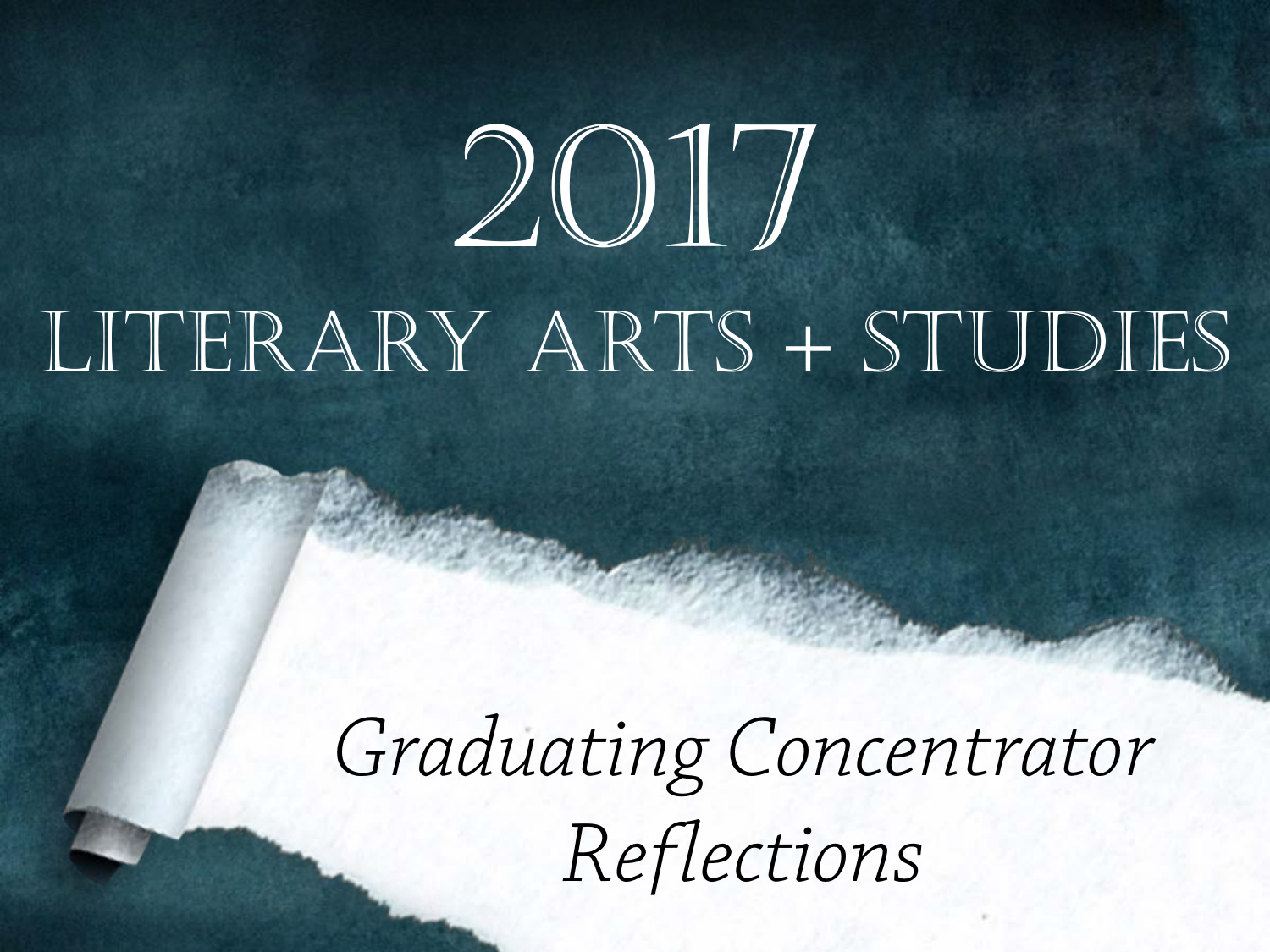As someone who loves to read, I am glad I got the opportunity to concentrate in Literary Arts and Studies as an Illustration major during my time at RISD. Through my classes in the department, I was able to learn more about poetry, confessional nonfiction, feminist literature, and how the written word has such a close and strong connection with visual art. As I progressed through my Illustration studies, I became more and more interested in women's studies in the twenty-first century. The LAS Concentration allowed me to explore that field through modern literature and expand my knowledge of feminist theory.

Some highlights during my time in the LAS Department were my Poetry Workshop and Modern Poetry class, as well as a course titled "Thingamajigirl," a course that examines the long-standing connection between femininity and things. These classes introduced me to literature that inspired my art and steered me in the direction of making work about women's lives in 2017 and how they differ, or have not changed, from the past. Reading and literature is extremely important to me, and the LAS Concentration helped me maintain that practice, and better my artistic practice, during the last four years.

#### CATHERINE CAWLEY *Major: Illustration*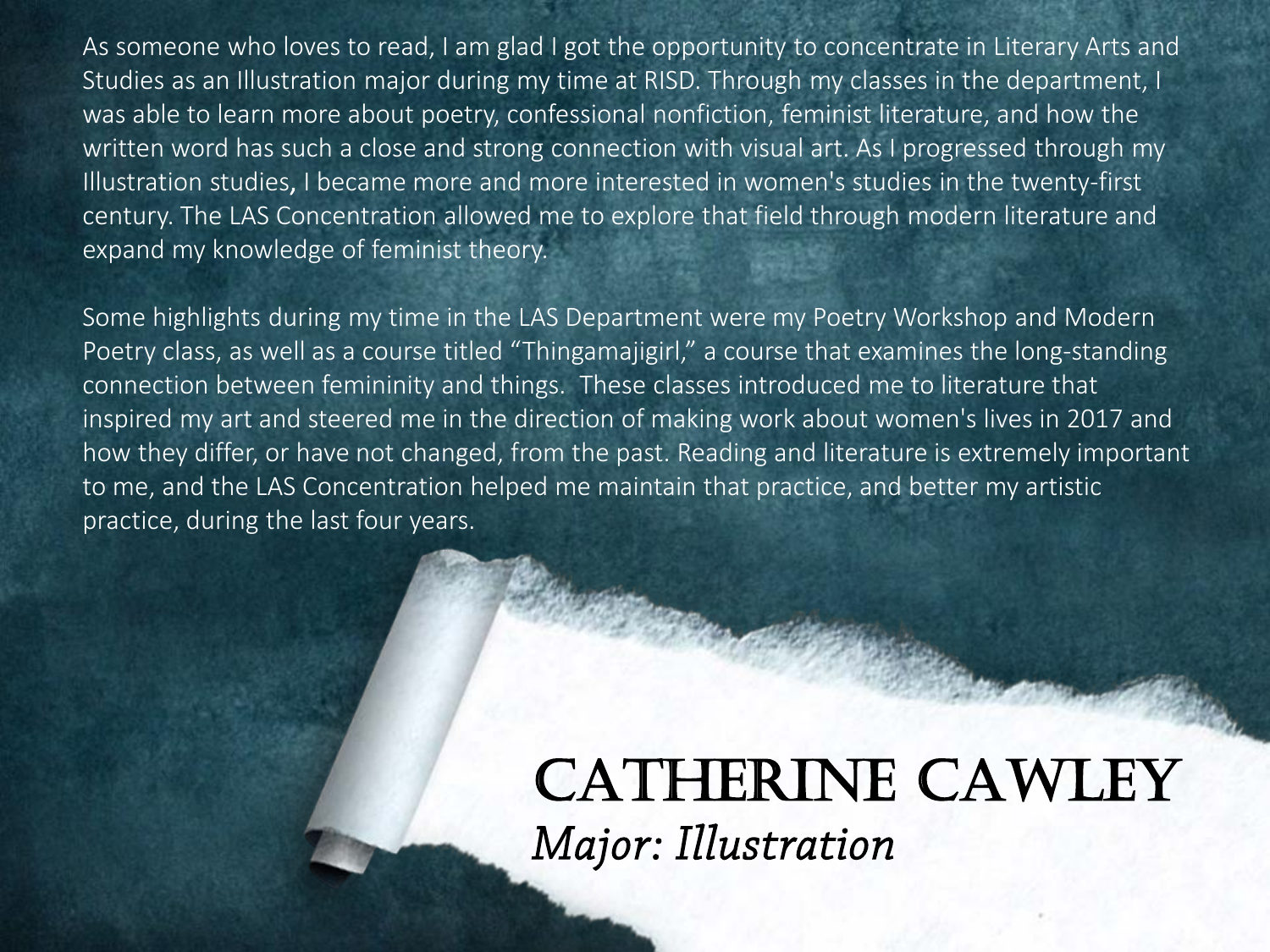I am extremely grateful to complete an LAS concentration here at this unique art school environment. This whole experience has aided me in fostering a more informed interdisciplinary art practice, where writing and critical theory merge or compliment visual material. I am grateful that I heard about this concentration when I was a freshman, and for the opportunity to work on an independent study focusing on the history and poetry of theatre culture and the role of women in Greek tragedies. To this day, these interests and influences are alive in my budding performance art practice.

My last RISD literature class was, "Literature of the Middle East and North Africa." The debates that took place in class were intellectually and socially stimulating. There was a camaraderie amongst students and faculty that was so essential for my emotional growth and school spirt. The socio and political content of the course ended up seeping into my Painting Degree Project which was about the hyper visibility and invisibility of South Asian women in public space, post colonization.

#### Zoya Currimbhoy *Major: Painting*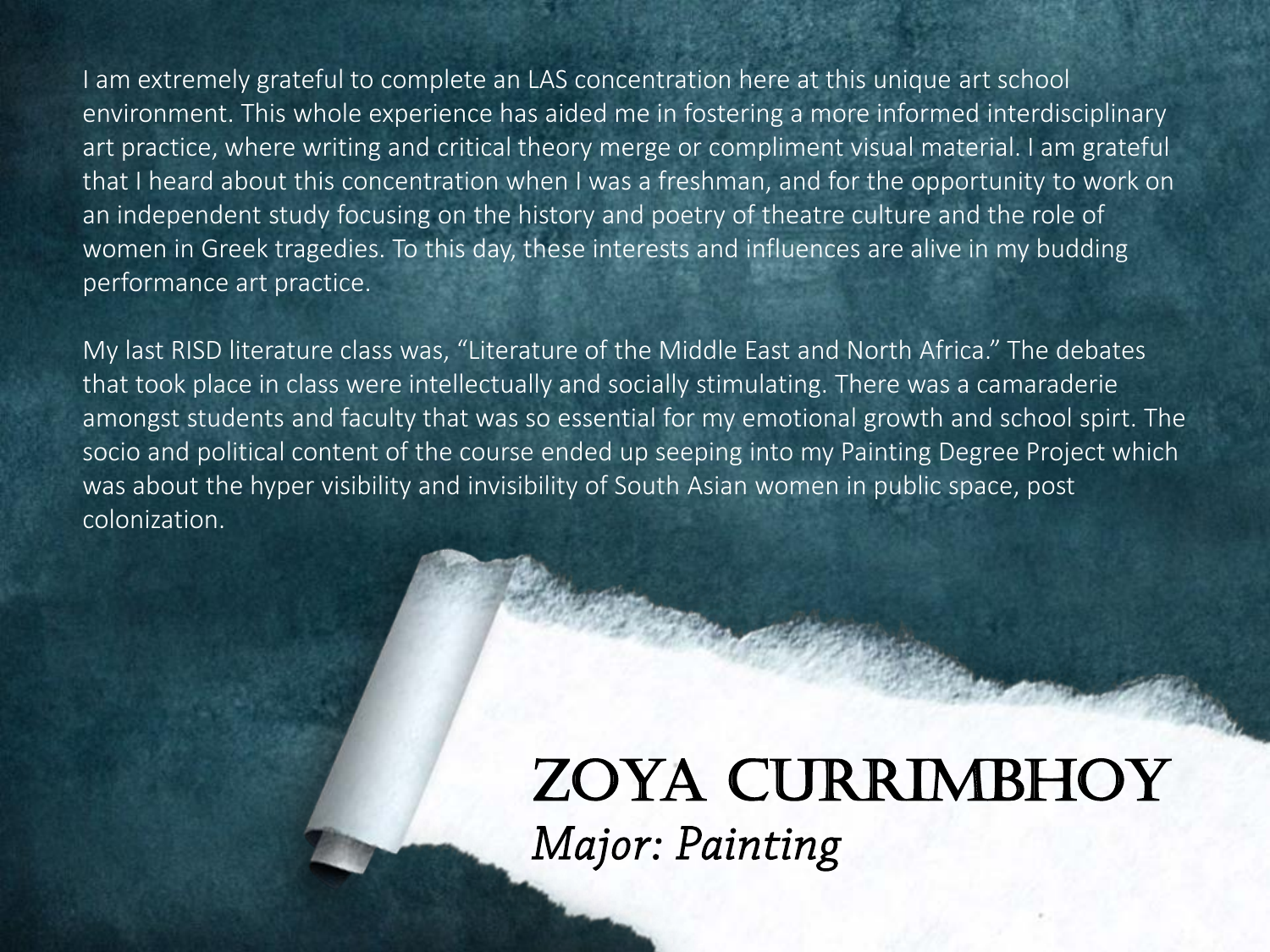Being the rather curious and overly determined person that I am, I was eager to concentrate in LAS so that I could shape what I wanted to learn and when. My LAS Concentration gave me the opportunity to find a common thread through all my budding interests. I built up my poetic voice in "Advanced Poetry" and got to study social phenomena and movements in "From Literary to Cultural Studies" (one of my favorite classes at RISD hands down!)

Through fiction, I got to explore post-colonialism in "Post-Colonial Literatures." I enjoyed answering questions about whether post-colonialism can exist as its own independent identity and how it can't be ignored in various other contexts of created work: from art to literature. This became a factor in my Senior Thesis Project in which I considered the decolonization or recontextualization of my own Industrial Design education.

The most interesting part of going through this Concentration was seeing how the many diverse insights I got from each class influenced or inspired my design work in one way or another, whether big or small.

#### ZOE ENE *Major: Industrial Design*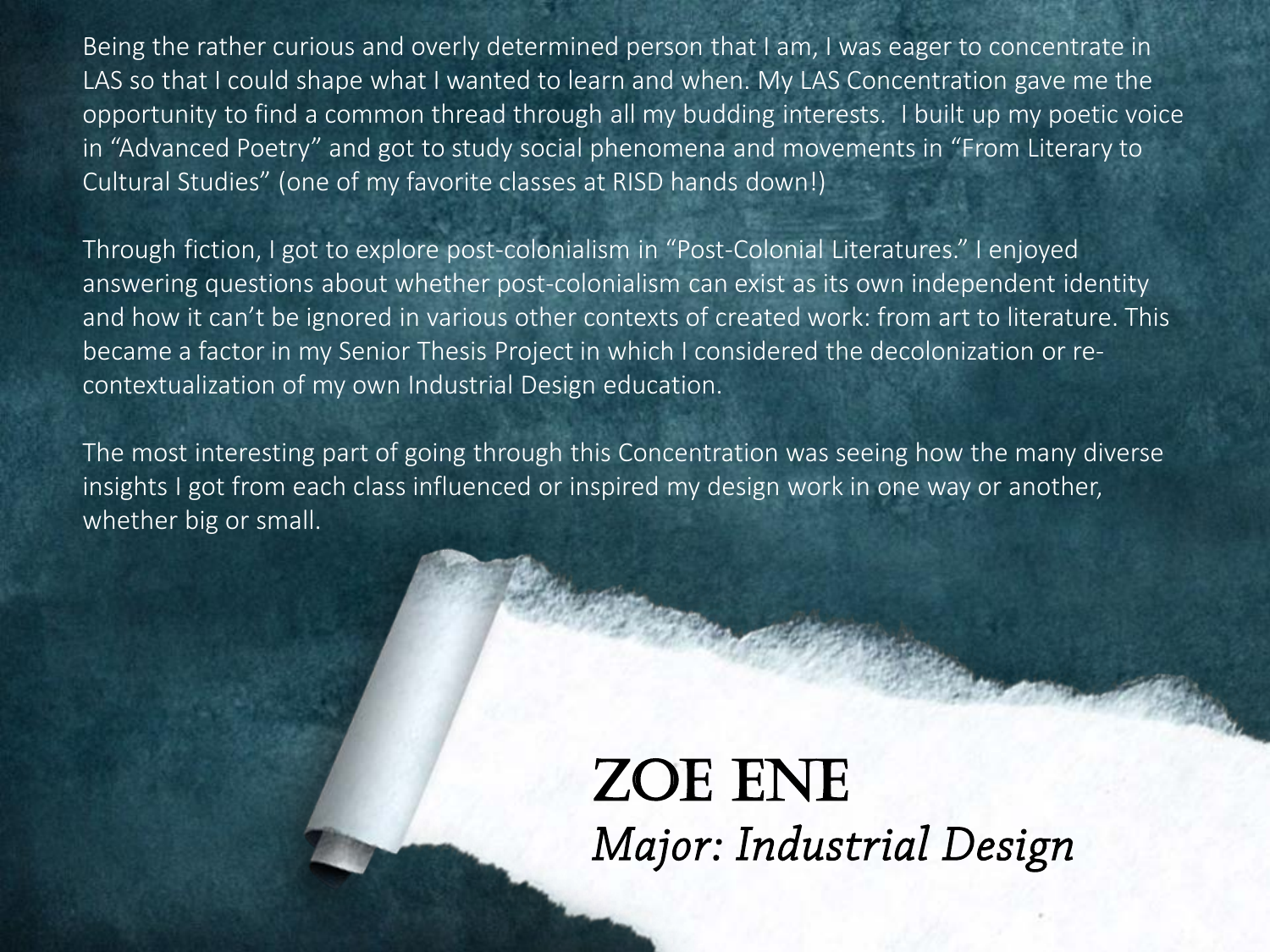Of course, illustration and the written word go hand-in-hand, but figuring out my personal working dynamic in that relationship has been a growing, fruitful focus of the last few years. As I leaned more and more into a fine arts practice, the courses offered by the LAS department were often the invaluable sounding board and idea source for pushing my thoughts and works into bigger and better and more exciting versions. LAS gave me the space and the words to express and think through the odd experience that is life. I am forever grateful for the novels, articles, assignments, discussions, critiques, workshops, classmates and professors that the LAS concentration has provided.

#### RACHEL HAHN *Major: Illustration*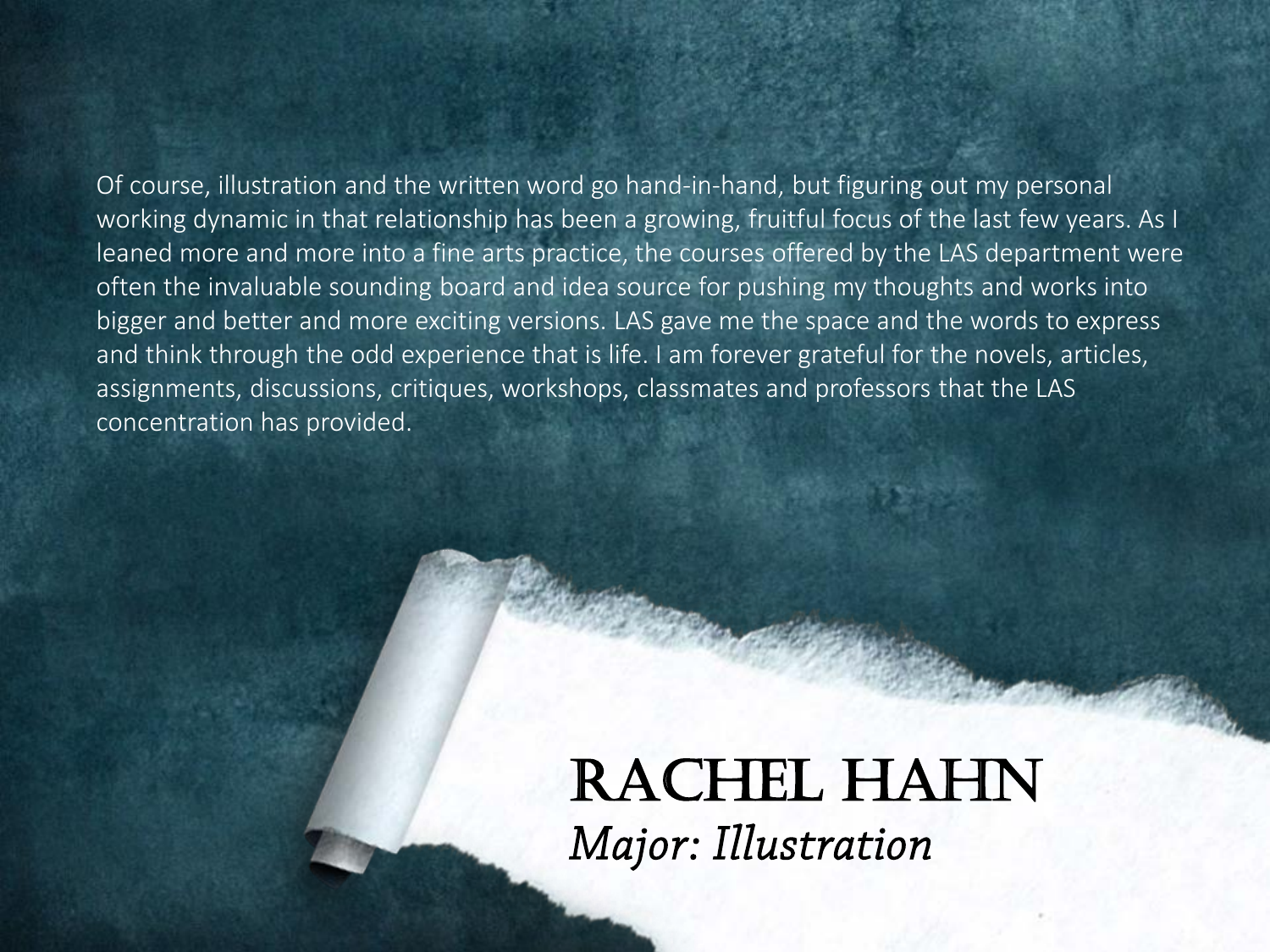Kristin made the most of the variety of classes offered by the LAS Department, taking a selection of courses that ranged from Fiction writing to magical realism to feminist theory and activism. She served as our concentration representative in the student advisory council for one year.

# **KRISTIN HUTTON** *Major: Printmaking*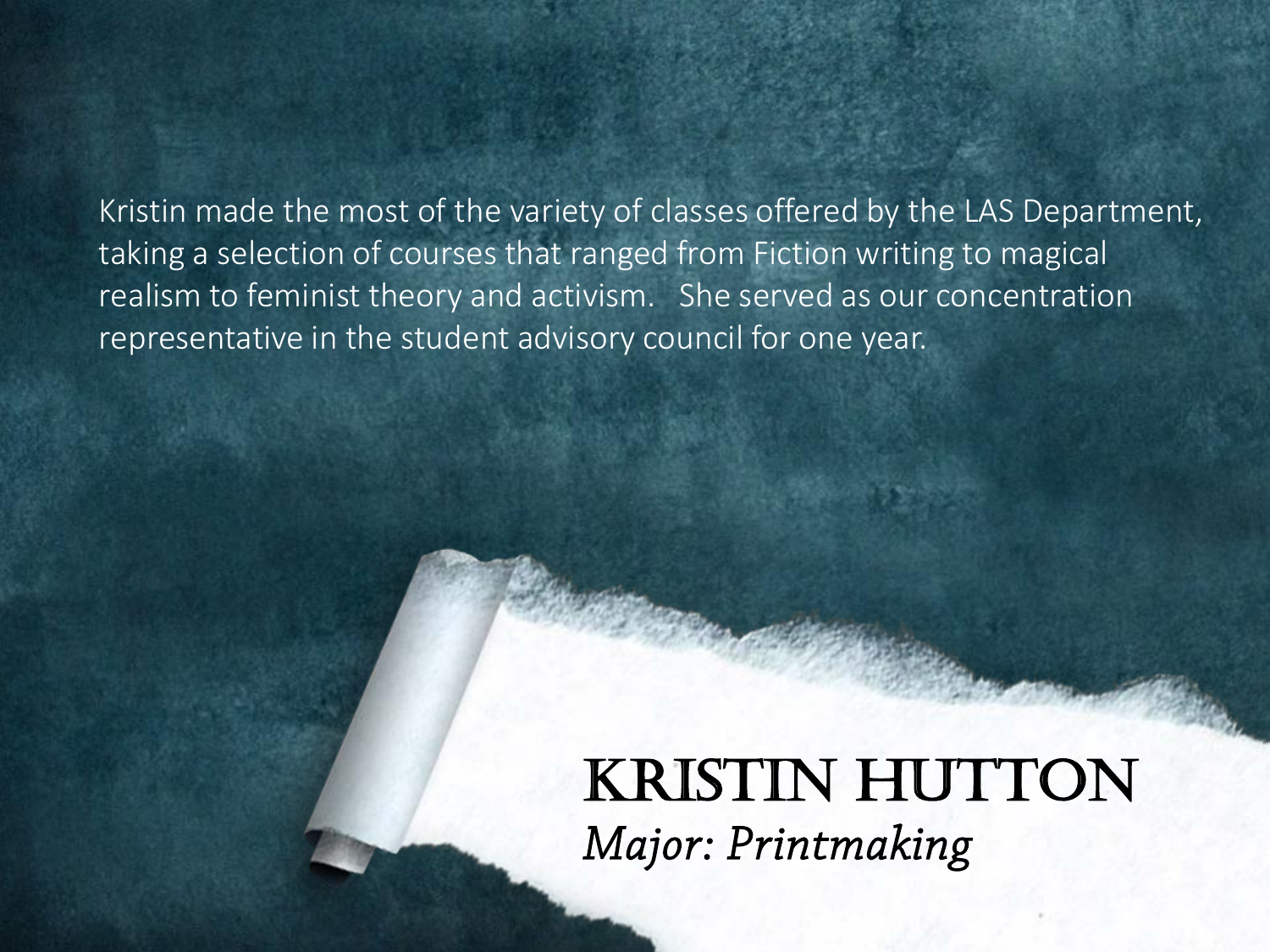My LAS Concentration here at RISD has been integral to helping me fulfill my want and need to study literature. The amazing teachers have been a joy to work with. I am particularly grateful for the incredible support and the invaluable resource for reflection and critique that I found in my fiction writing classes.

#### Savannah Kennelly *Major: Illustration*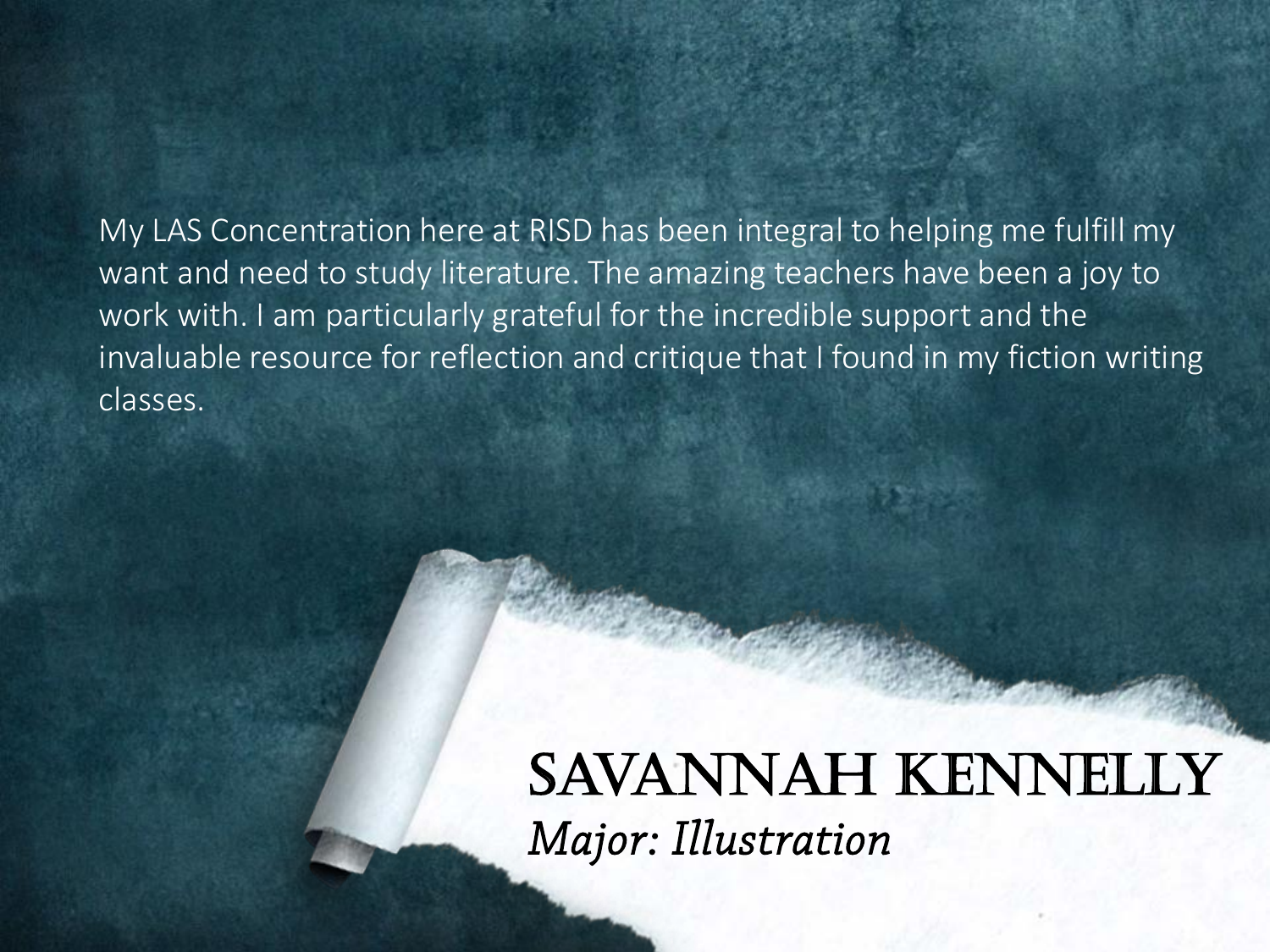The LAS concentration, combined with working at the Writing Center, gave me many opportunities to think about language more broadly. The exposure to so many different kinds of literature gave me the confidence to put my own thoughts into words and released me from the pressure to find a singular medium or format. Writing – academic, fictional, and professional – helped me clarify my personal voice, which then came through more strongly in my studio work. Thinking about words and how they work to communicate ideas really strengthened my ability to do the same with visuals.

#### YI BIN LIANG *Major: Illustration*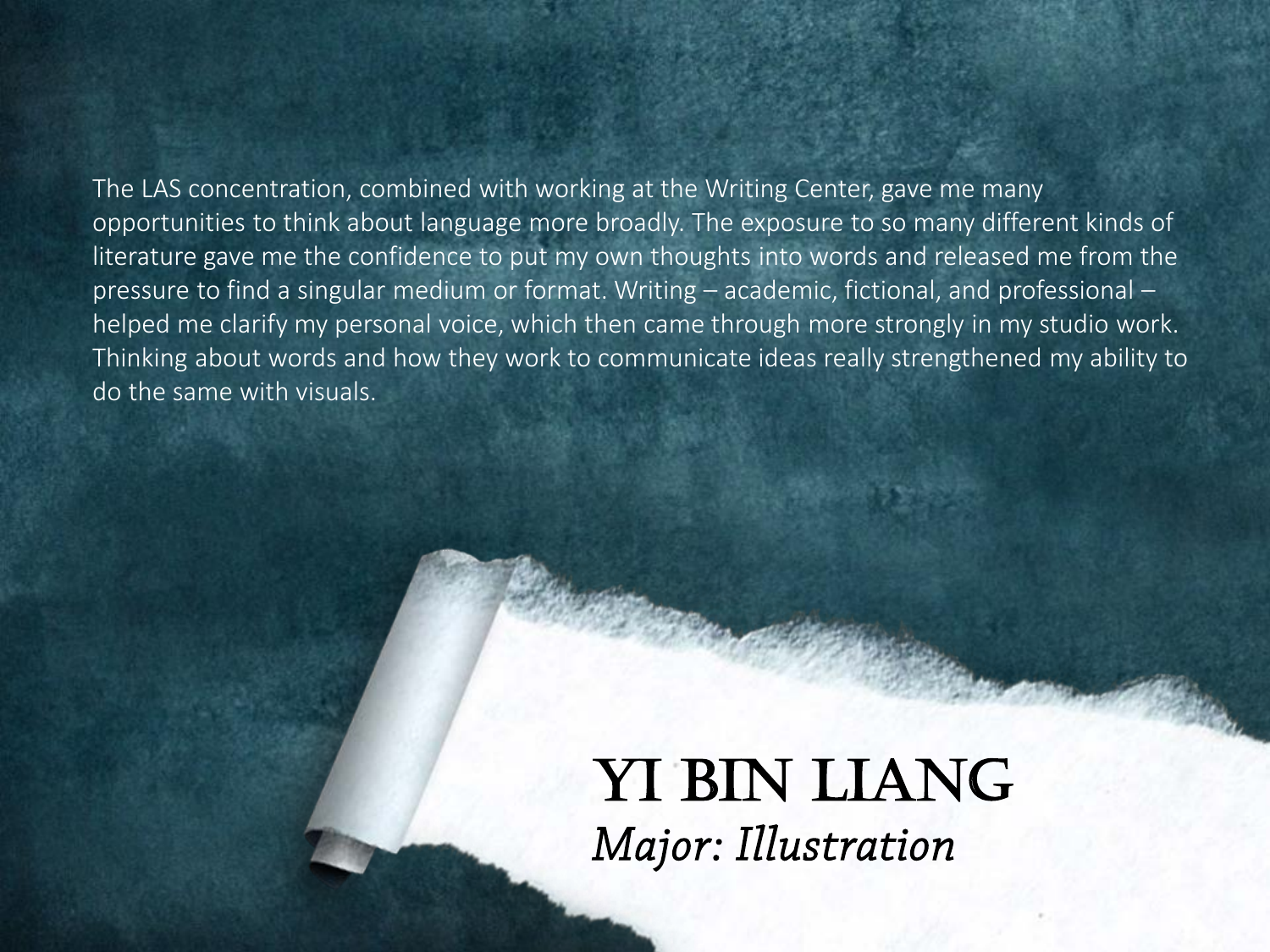Ahjin focused on developing her poetry writing and took a range of creative writing courses for her concentration program.

# Ahjin Lim *Major: Industrial Design*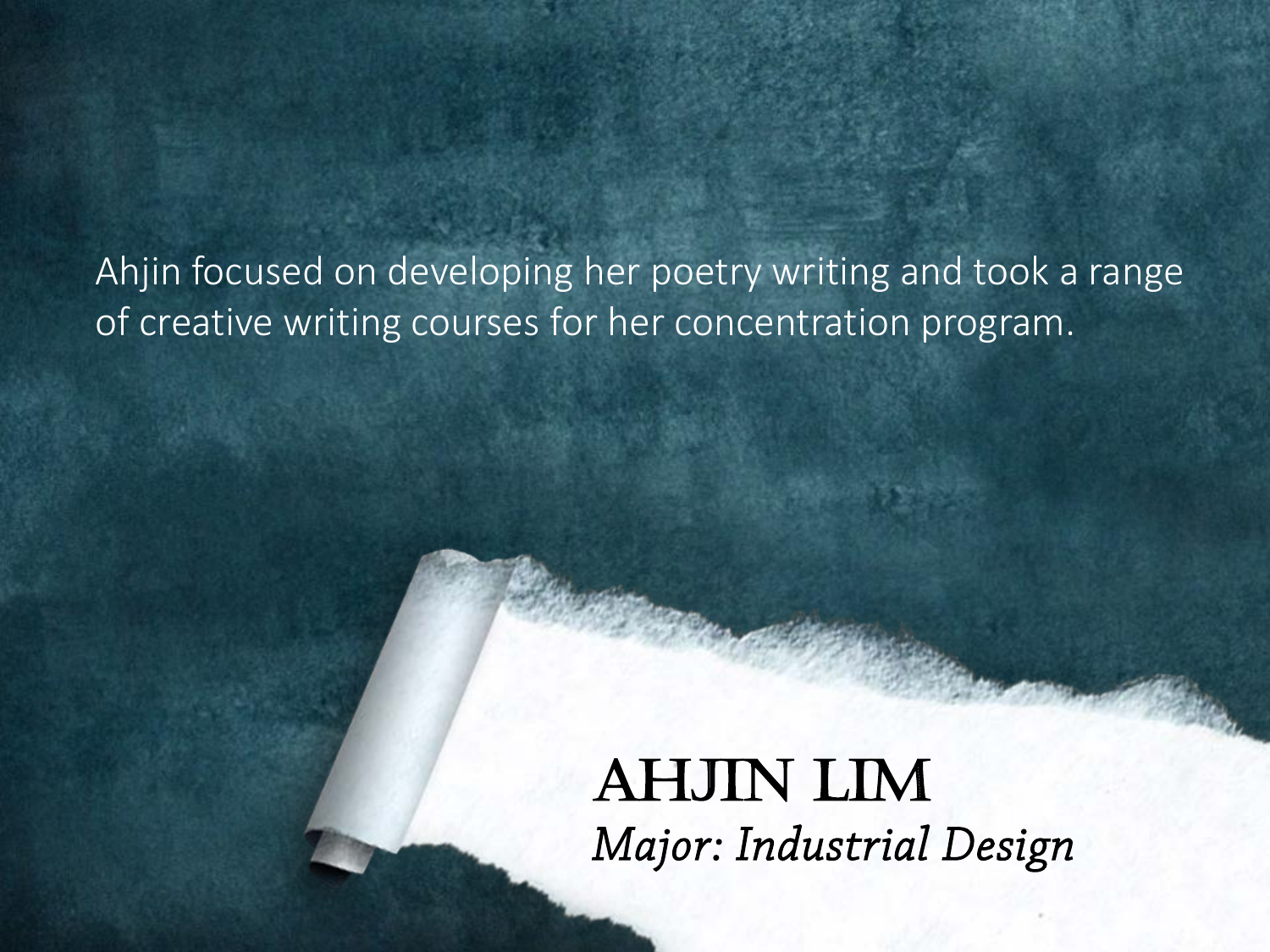Becoming a Literary Arts Concentrator was a conscious decision to maintain a study outside of my studio practice. It was crucial that I be able to contextualize my work in another way, and the variety of classes meant I could tailor my curriculum build my strengths as a writer. Having started out as a timid writer and public speaker, my confidence in my literary voice has grown tremendously.

My first forays into poetry and performative writing were awkward and frightening, but pursuing a Literary Arts and Studies concentration meant I was slowly overcoming obstacles and improving my writing, however incrementally. My studio and writing practices contextualize each other, and switching between different modes of working helped me resolved issues I had with either field. LAS provided a welcoming home among encouraging peers and professors, a refuge for my thoughts and ability to express them.

#### **RENA RONG** *Major: Furniture*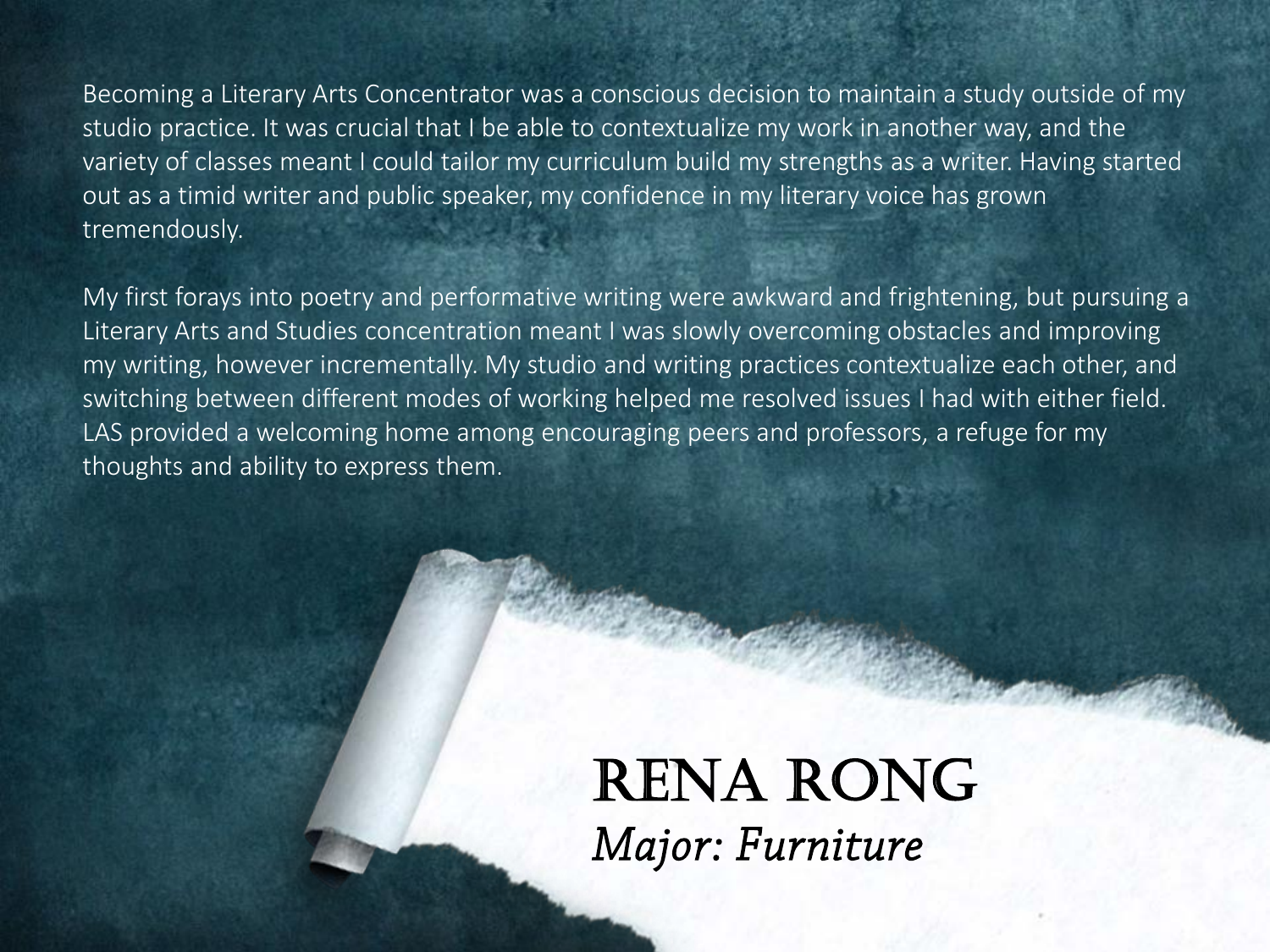A Film, Animation, Video major, Natasha took advantage of the range of courses offered in LAS, and enjoyed writing both critically and creatively.

# Natasha Sharpe *Major: FAV*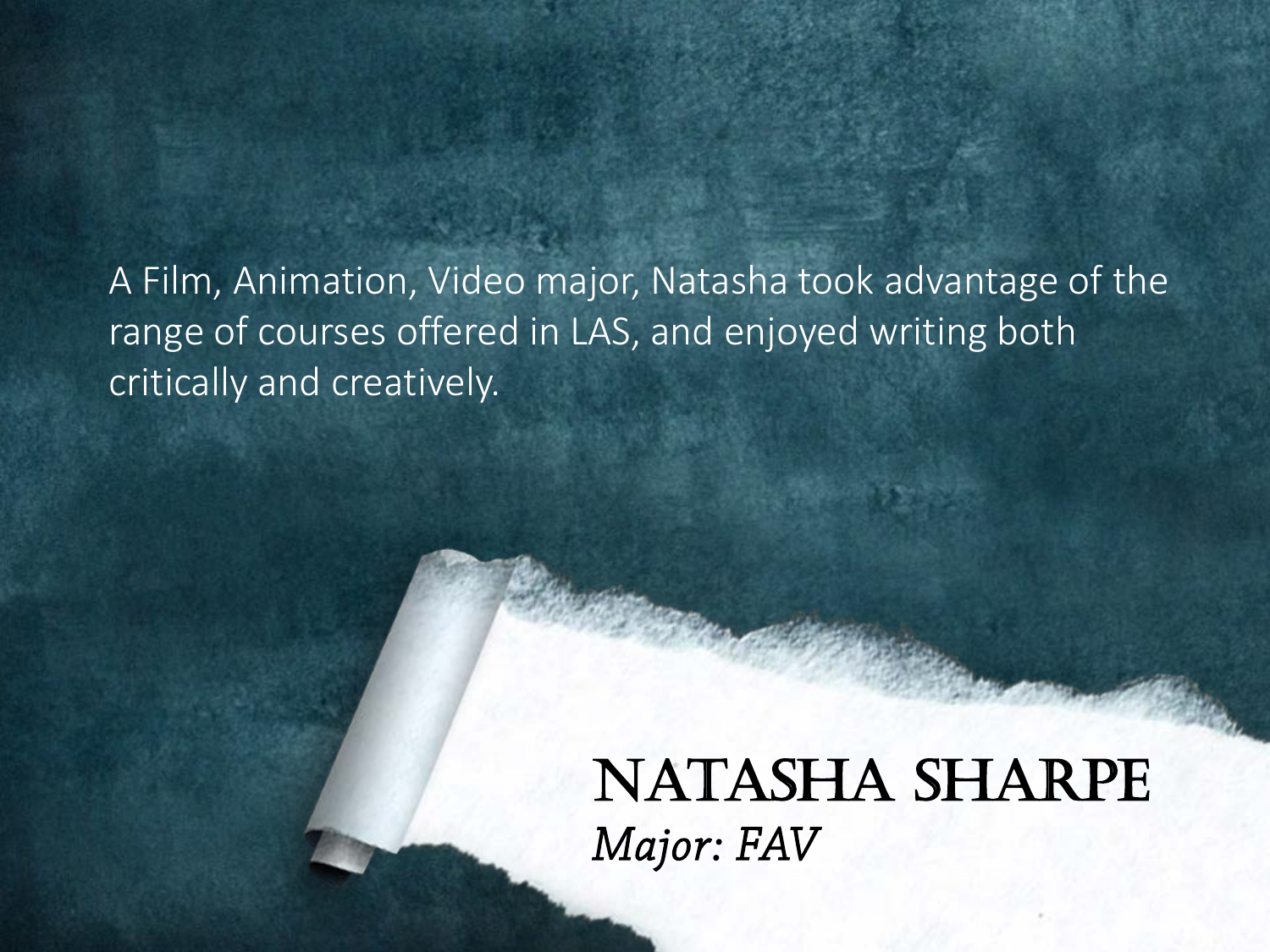In my Spatial Dynamics class fall semester of freshman year, I struggled with working in 3-D. My first project, where we were limited to creating three paper sculptures under a theme, was a complete and total disaster, enough to warrant finding a pink slip in my mailbox. I felt extremely discouraged going into the second project. However, between the first and second projects, the Professor gave us a short week-long assignment where he read us a parable and we had to respond to it with our opinions and feelings. The next week, after he'd read through our responses, he singled me out as having the most successful one, as I had written it as a continuation of the parable rather than an objective analysis. It was then I learned the most important lesson I would in that class: combining my writing with my artwork strengthens it and makes it more compelling. For my second project, which was open-ended, I wrote a fairy taleesque story and created a book form for it, the first of many books I would end up making at RISD. At my final critique, I was commended for really picking myself up from the failure of my first project to create this successful final project. As I look back at the projects I consciously added my writing to, I realize how important that lesson was to my time at RISD, and how lucky I was to work with the teachers in the LAS department to make that component of my artistic practice even stronger.

#### Annalisa Sheldahl *Major: Illustration*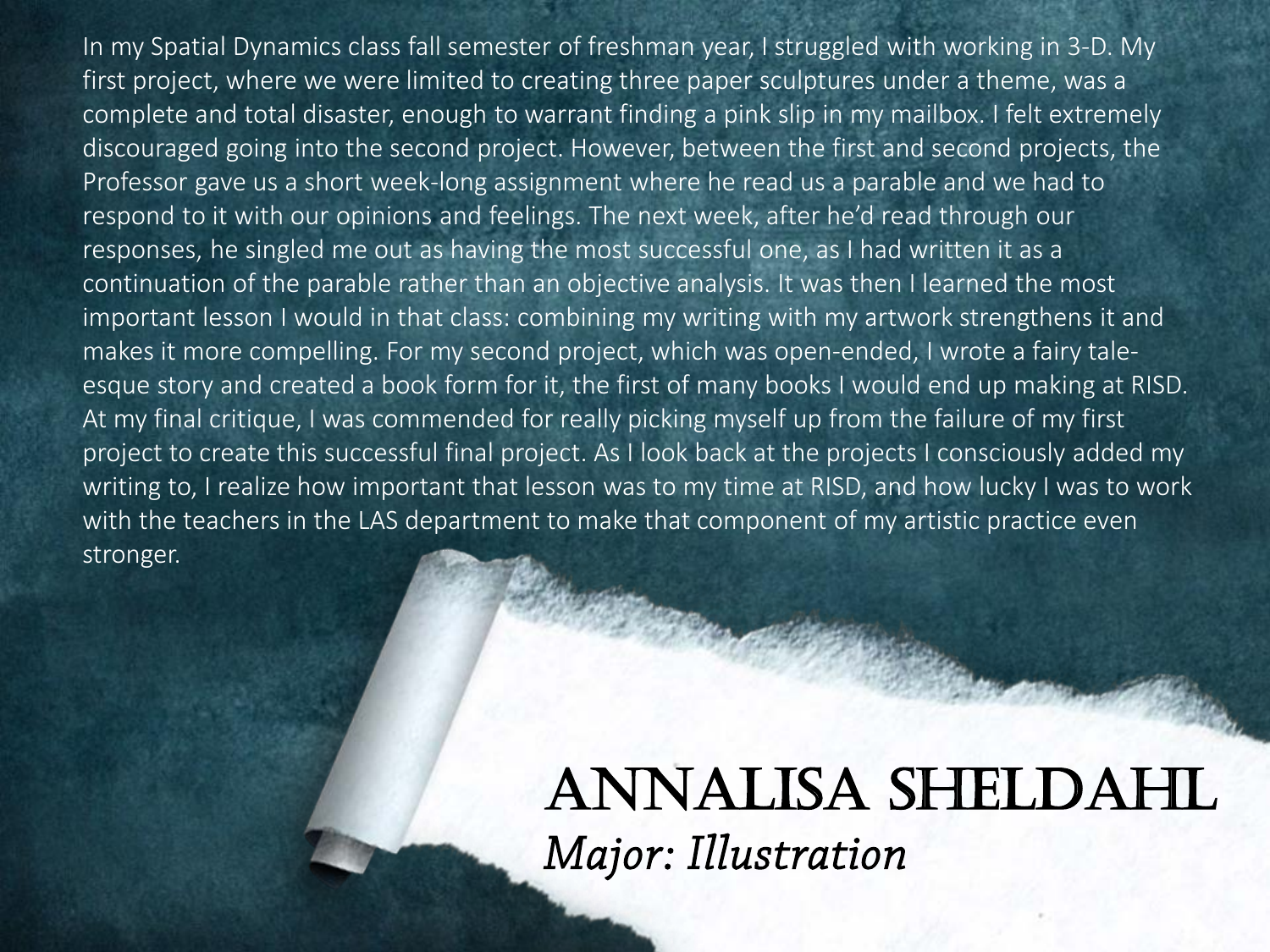As a soon to be graduate in Illustration, being a concentrator in the Literary Arts and Studies Department was an invaluable experience to me. In the field and department of Illustration, there is an important emphasis on communication. Regardless of whether the artist is there to defend their work or not, there is a constant communication being told between the image and the audience. It only made sense for me to want to further work on aspects of storytelling, metaphors, symbolism and characters in my liberal arts classes to then better my visual projects. I am also a person who has always been passionate about literature, movies and poetry, and someone who wanted to explore the relationship between these interests and illustration, so I sought out to be a concentrator in LAS.

Being in LAS allowed me to nurture and spend my school time tailored to studying my other interests outside art. The department really pushed and fueled my curiosity, which made great projects emerge not only in those classes, but also overflow inspiration into my projects in my illustration classes as well. My studies in literature, film and writing my own short stories really helped with my sequential art projects, where I could apply and create the story structure of my comics and storyboards just like I would approach and outline a written short story for one of my liberal arts classes. I was able to find new interests that greatly influenced my art style too, such as how I found out about how much I love expressionism and avant-garde Russian theatre in one of my classes.

LAS courses gave me the opportunity to explore my own questions about the world and be able to respond to them in a visual or written way, not necessarily either or but in collaboration with one another. They helped me navigate my own process of personal voice, in storytelling and illustration. I had many ideas, but LAS helped me gain a better process for turning those ideas into something more. LAS felt so necessary to compliment, enhance, and collaborate with my Illustration studies and I am grateful to the wonderful experience I had as a result.

#### HEATHER STARADUMSKY *Major: Illustration*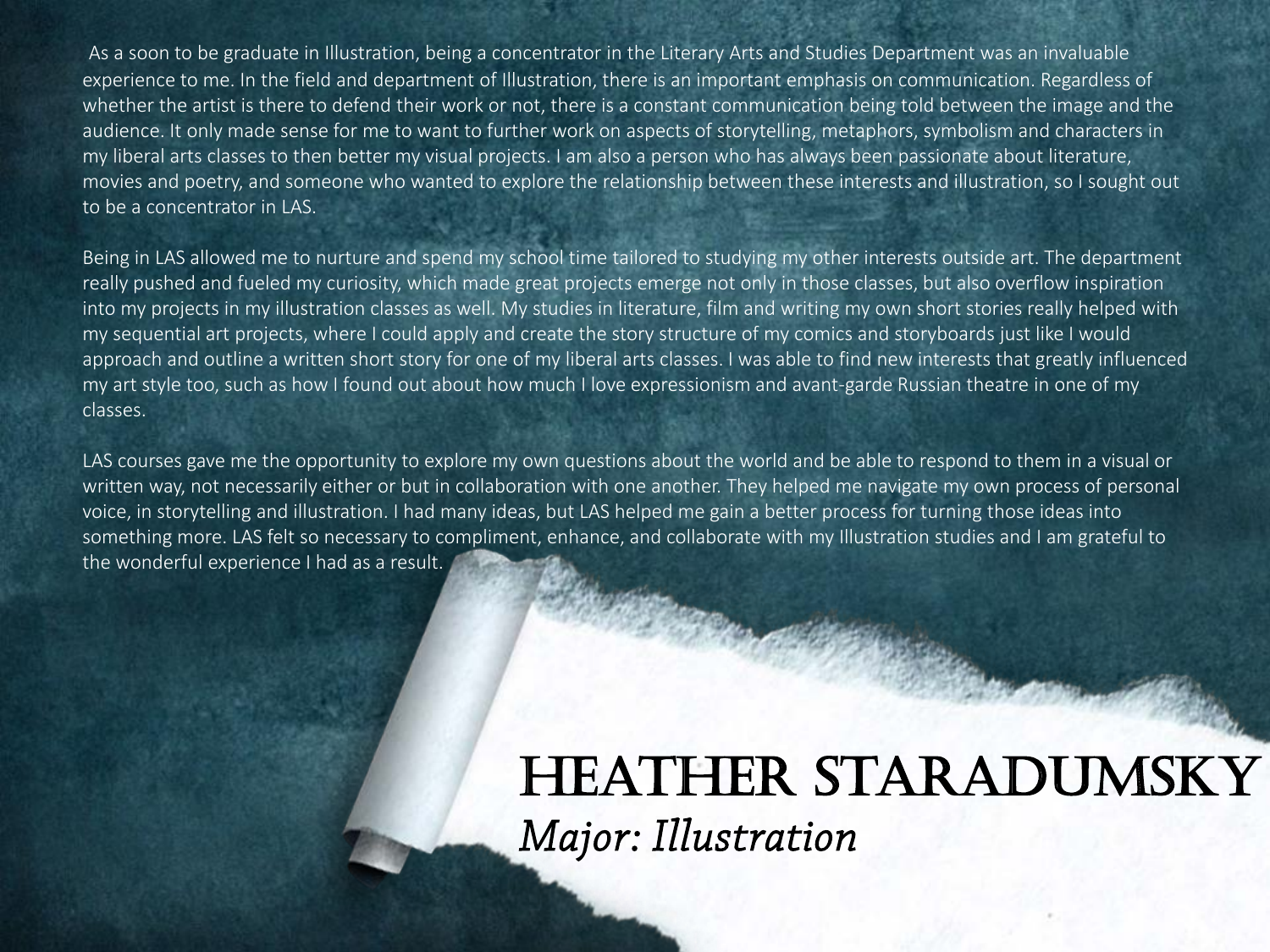Ajani's concentration program included an interest in ecocriticism and environmental literature.

#### Ajani Takahashi-Lofton *Major: Illustration*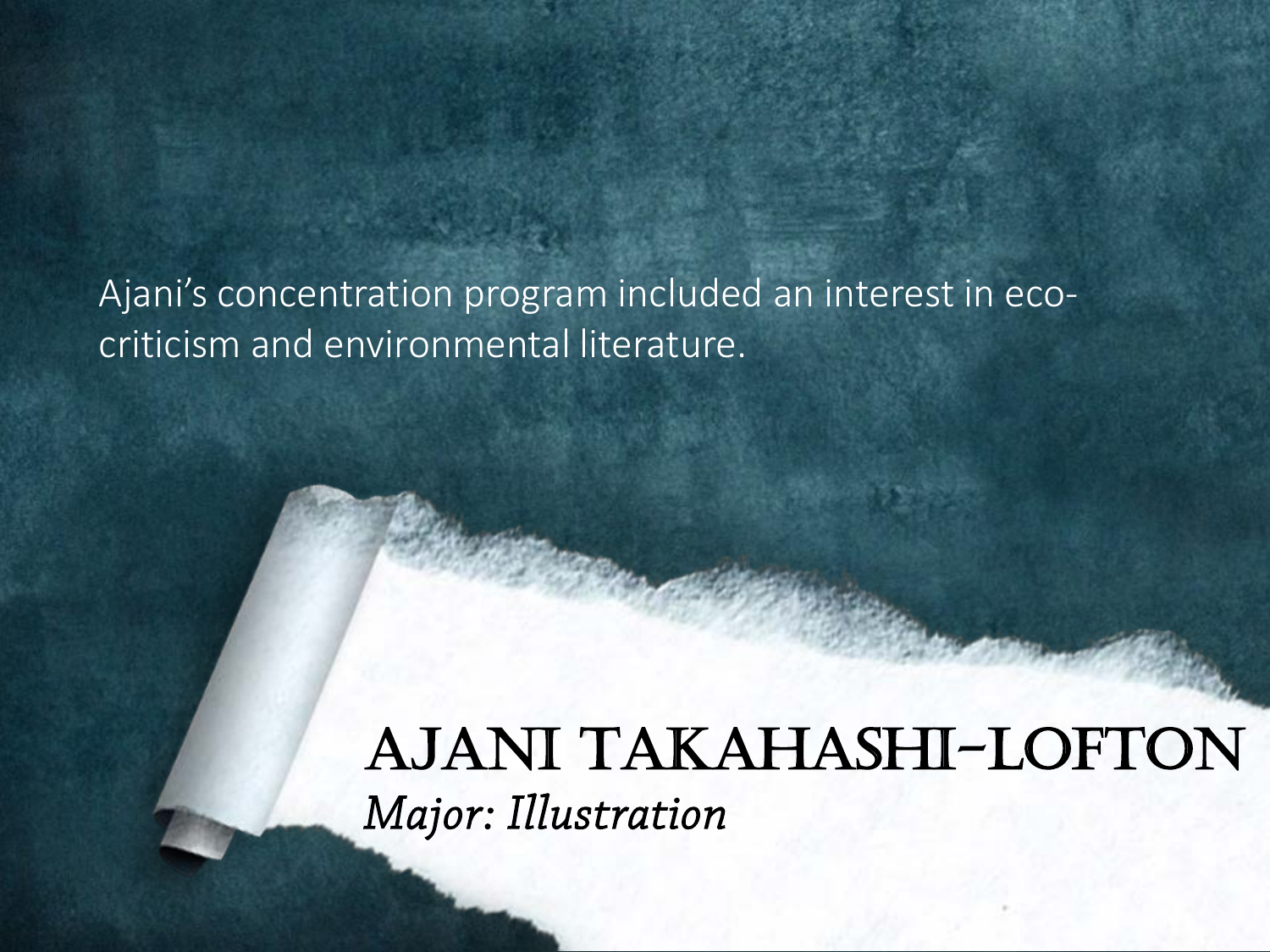Doing this LAS Concentration has meant a lot to me, and my growth as an artist and writer would not have been possible without it. I am grateful for the opportunity to grow and spread my wings as a poet with confidence and passion, and for the courses that really allowed me to push myself with my writing and also expand my mind with awesome readings and stimulating and interesting in-class discussions.

The fiction writing classes provided a nurturing platform for my writing to blossom and for opportunities to preform my writings in class, which led to one of the best experiences I have had at RISD. Doing this concentration has allowed me to grow so much as an artist. Some of my strongest works was when I combined my literary skills with my artistic and performative ones. I am extremely happy and grateful for this fruitful experience as an LAS Concentrator. I am now looking for interdisciplinary graduate programs with writing as my next step.

### ELAINE TSAI *Major: Painting*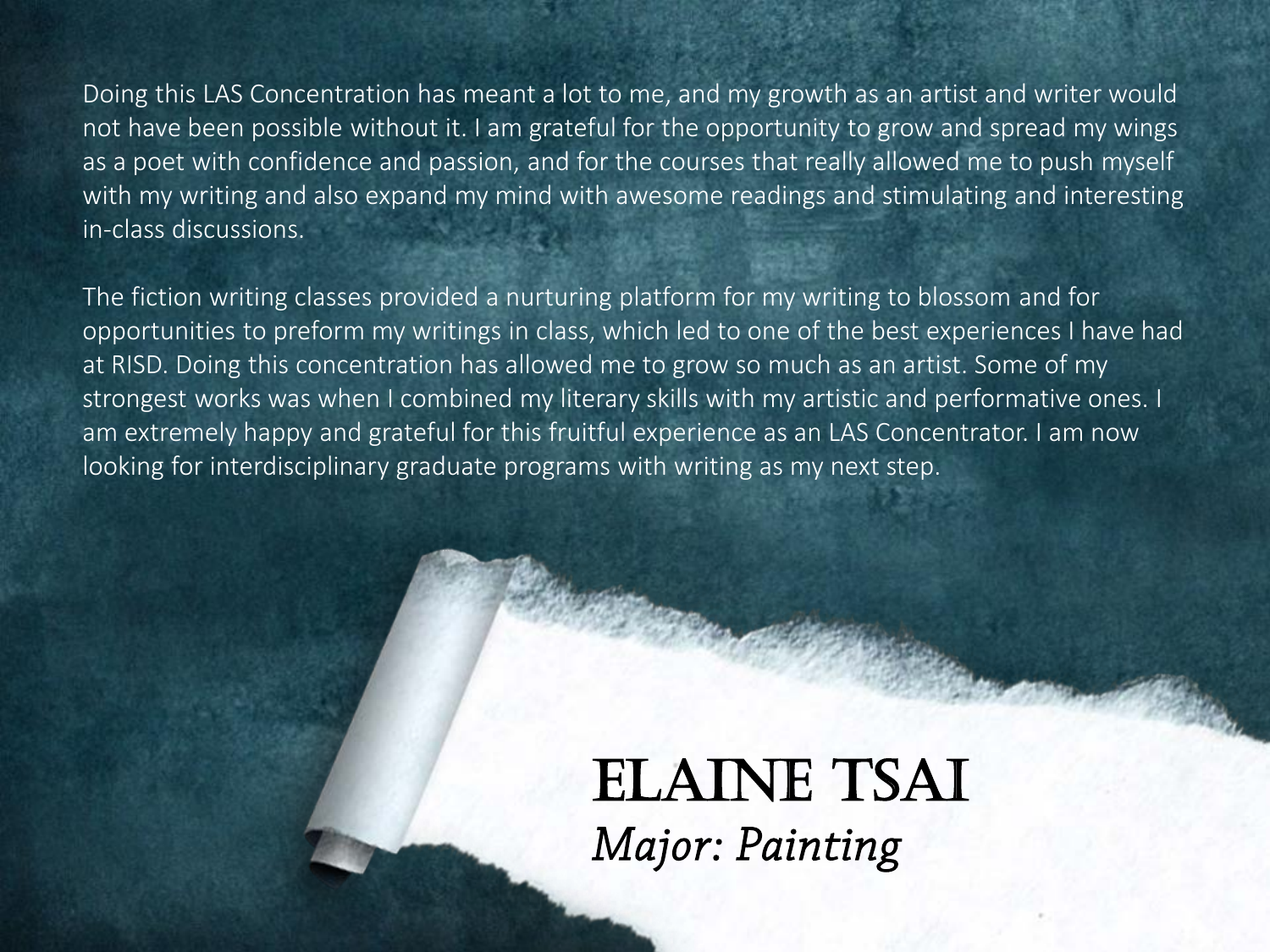I began my concentration Sophomore year in LAS simply because English has always been my favorite subject in school. Through my time as an LAS concentrator though, Literary Arts have taken on more of a personal significance. The relationship between my studio classes and literary arts classes was more rewarding than I expected. The process of critique in my studio practice sharpened my critical thinking as a writer, while my time in LAS classes fed my brain with new subjects to explore visually. I did not follow one particular path in LAS (or even in Illustration) but enjoyed jumping around to the class descriptions piqued my interest at the time. I am grateful that this approach allowed me to study things that I never expected I would get to study: from postcolonial literature, to creative writing, to critical theory, to journalistic writing. Now I am going into the field of children's books where I have found the perfect marriage between my interest in both writing and illustrating. As I leave RISD, I carry with me my love for image and word. Thank you LAS for giving me a space to explore and expand this relationship.

#### Julia Tyler *Major: Illustration*